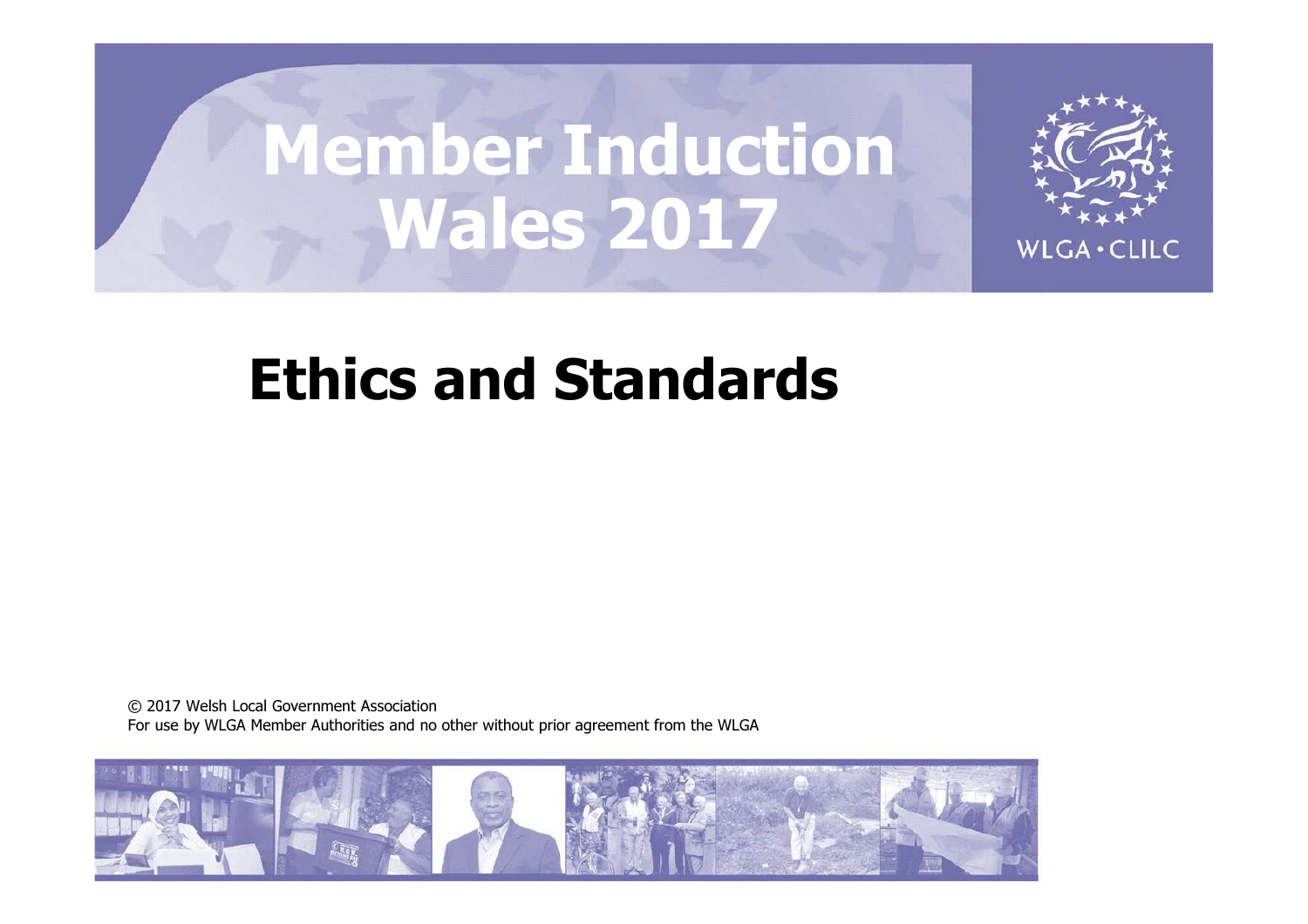

## Ethical Governance

Effective local government requires high standards of conduct to ensure that there is public confidence in everything we do.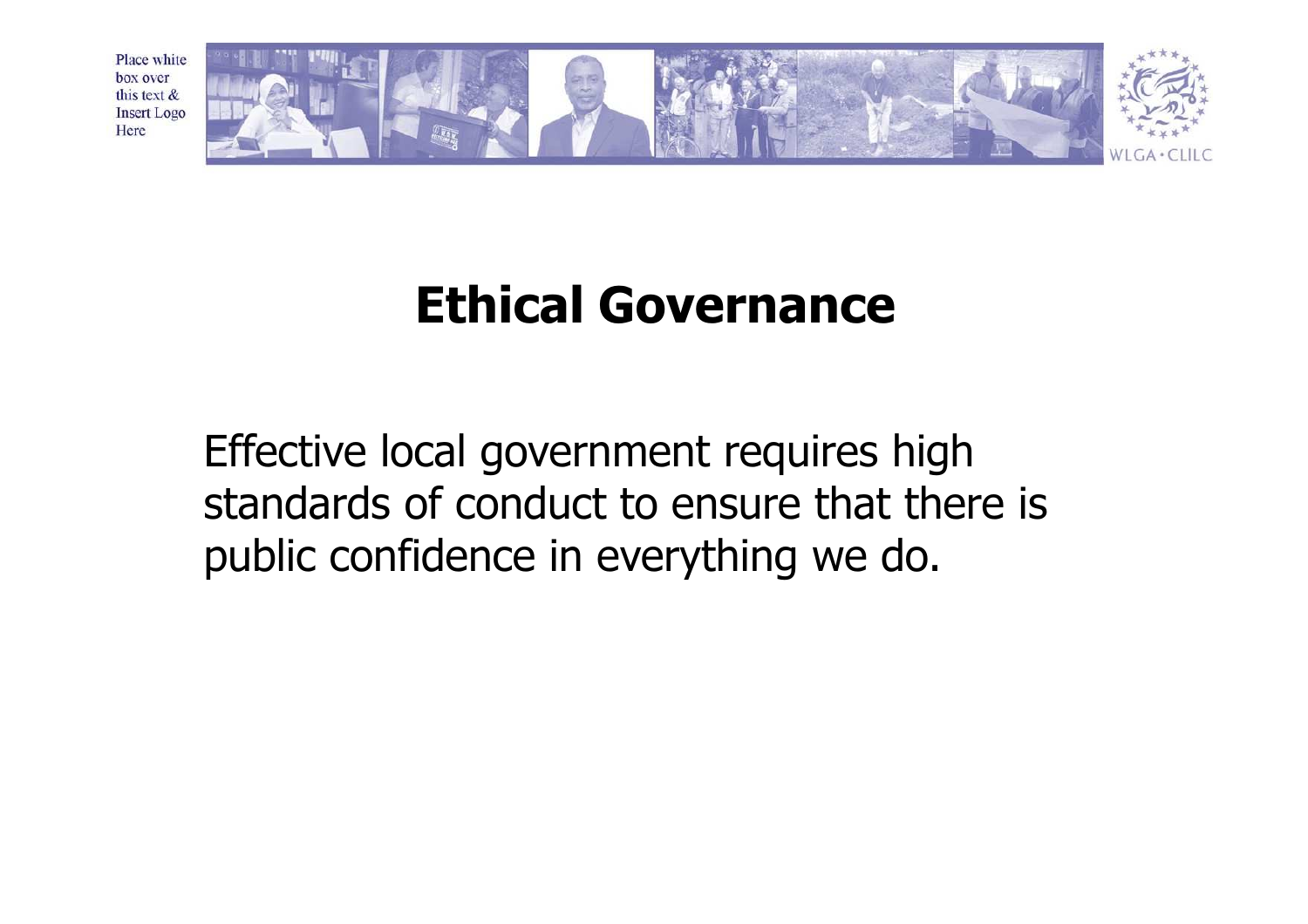

## Consequences for Councillors…

- "The committee found that [the] councillor had breached the code of conduct and that he should be suspended for a calendar month"
- "[The Councillor] had failed to show respect and consideration for others… the Committee agreed that they would publish the Committee's findings …and recommend to Council that the Member be issued with a formal censure"
- "Councillor breaches code of conduct for threatening behaviour…towards employee"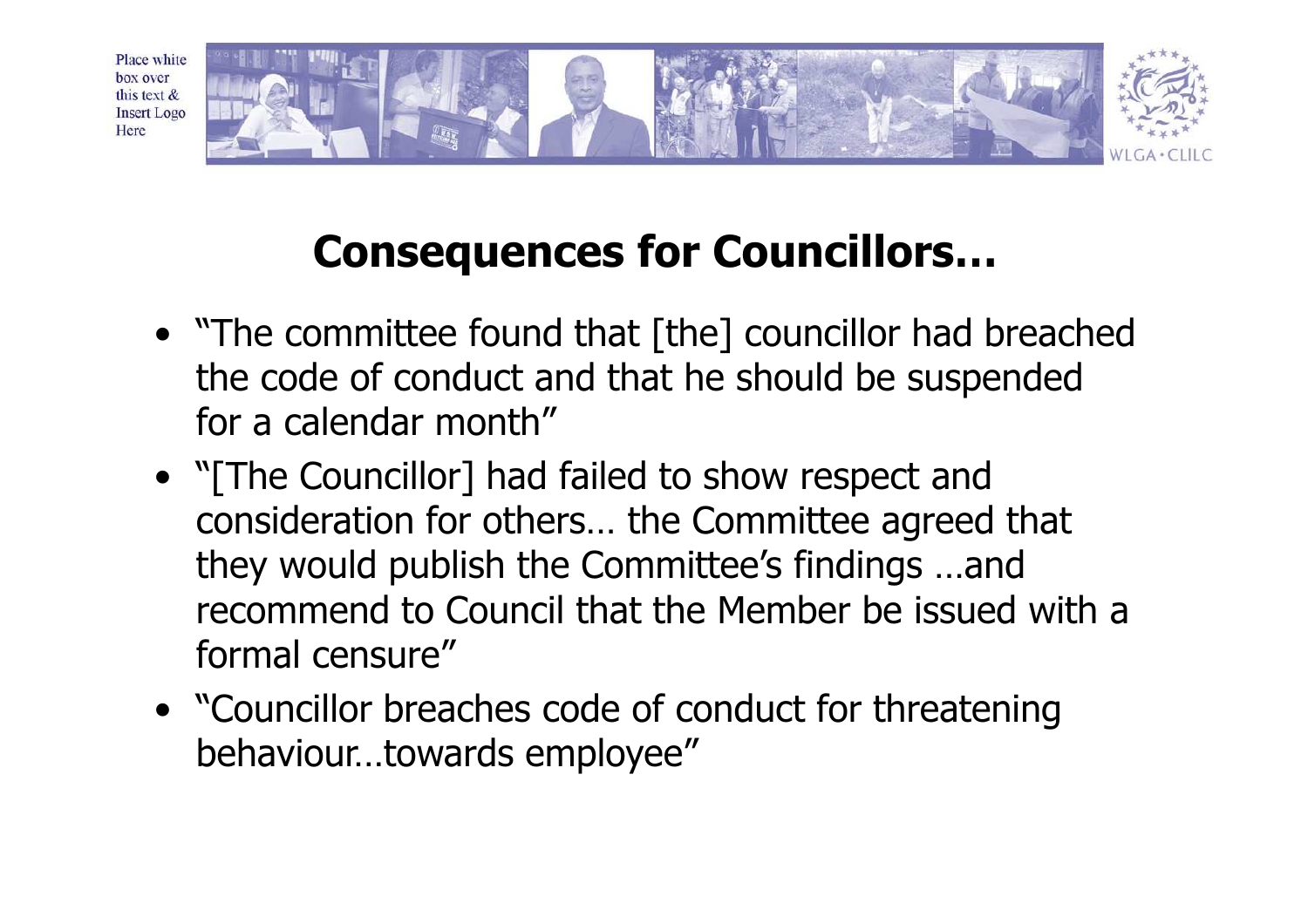

#### Exercise

Questionnaire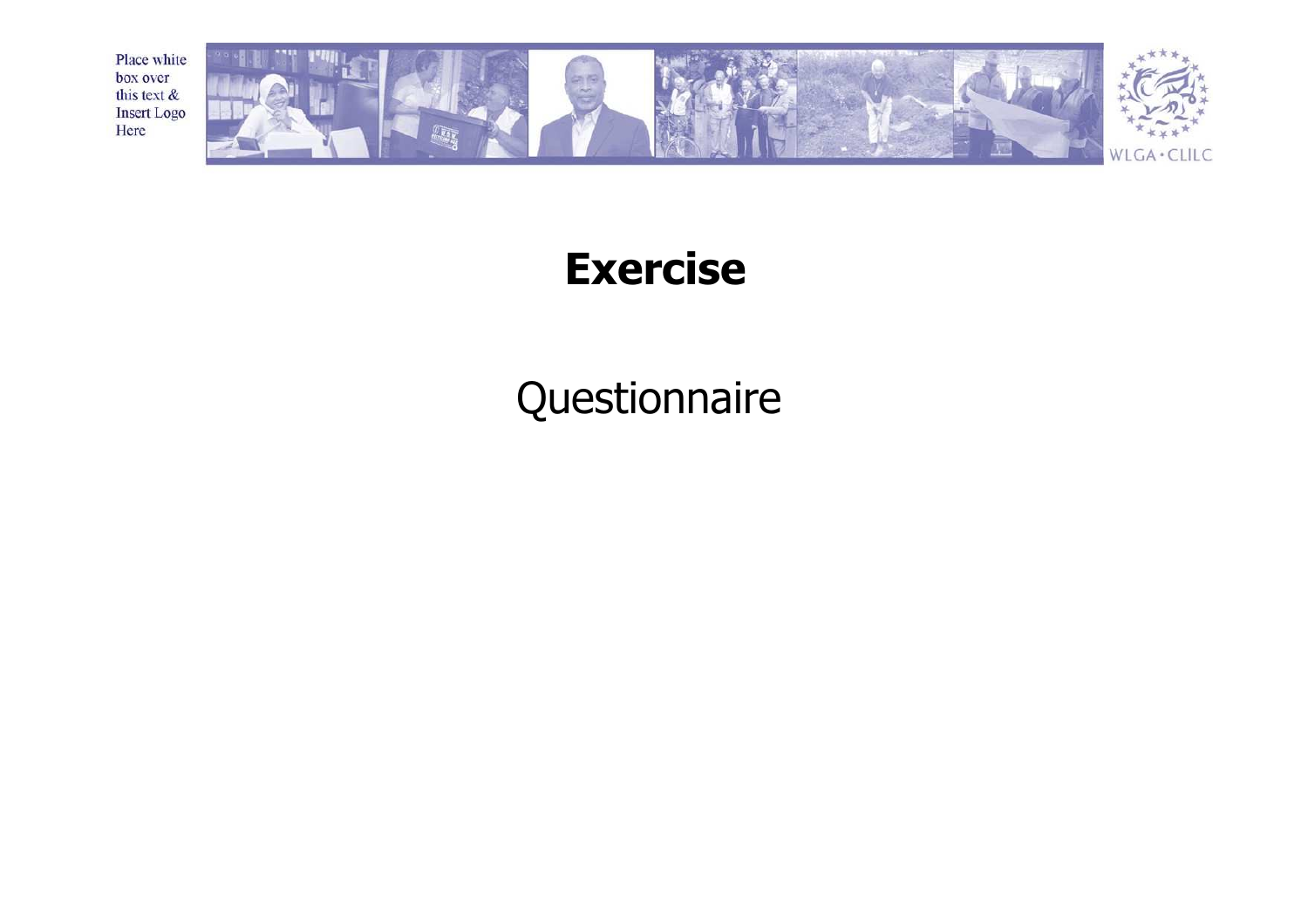

#### Your Responsibilities

You have a legal duty to act ethically. This is set out in the Local Government Act 2000.

The Local Authorities (Model Code of Conduct) (Wales) Order 2008 requires a mandatory code of conduct in each authority based on a national model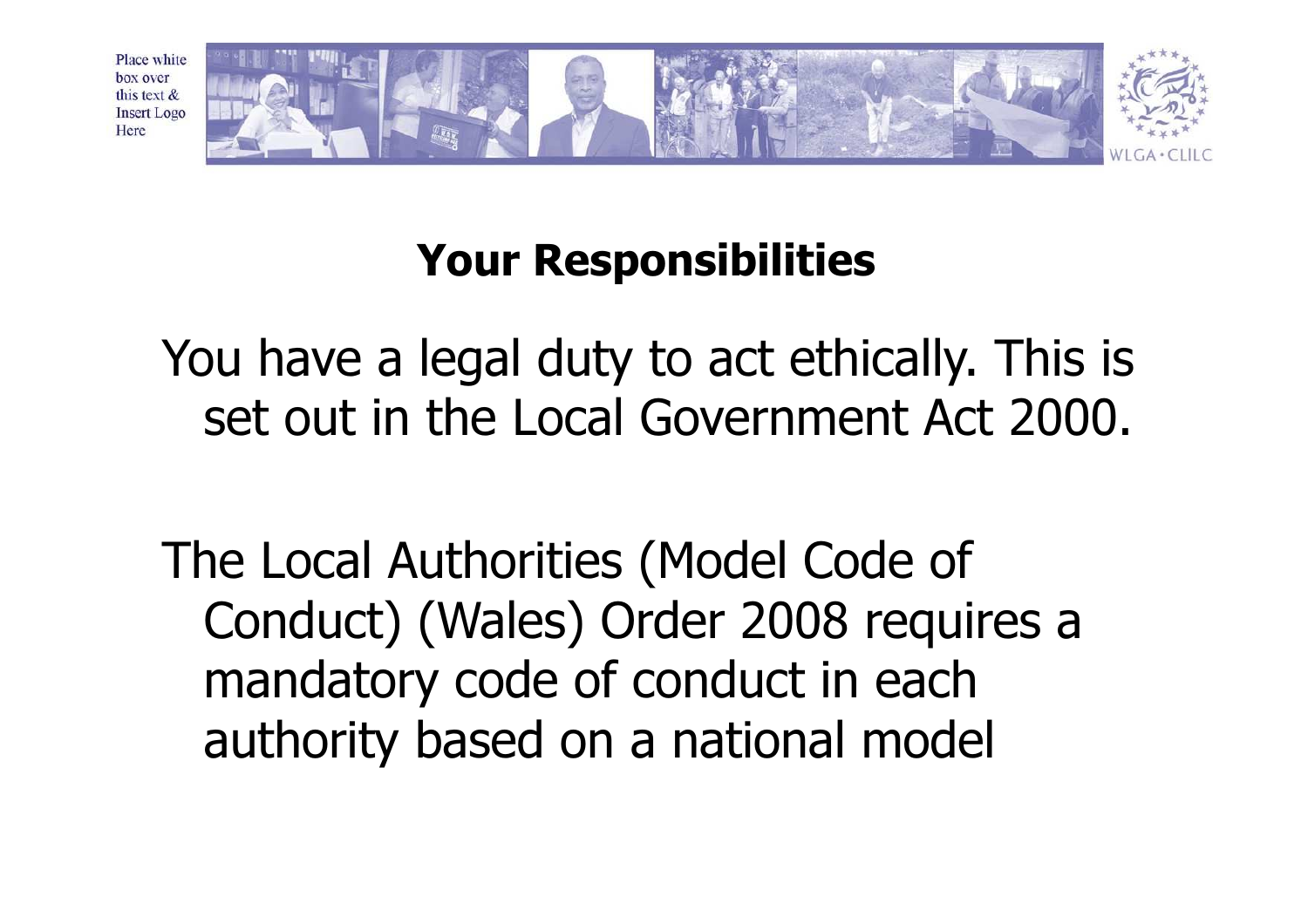

#### The Ethical Framework

#### The Nolan Committee in 1997 - origins of the ethical framework for Standards in Public Life

As a Member you must have regard to these principles :

**Selflessness** 

Honesty

Integrity and Propriety

Duty to uphold the law

**Stewardship** 

Objectivity in Decision making

Equality and respect

**Openness** 

Accountability

Leadership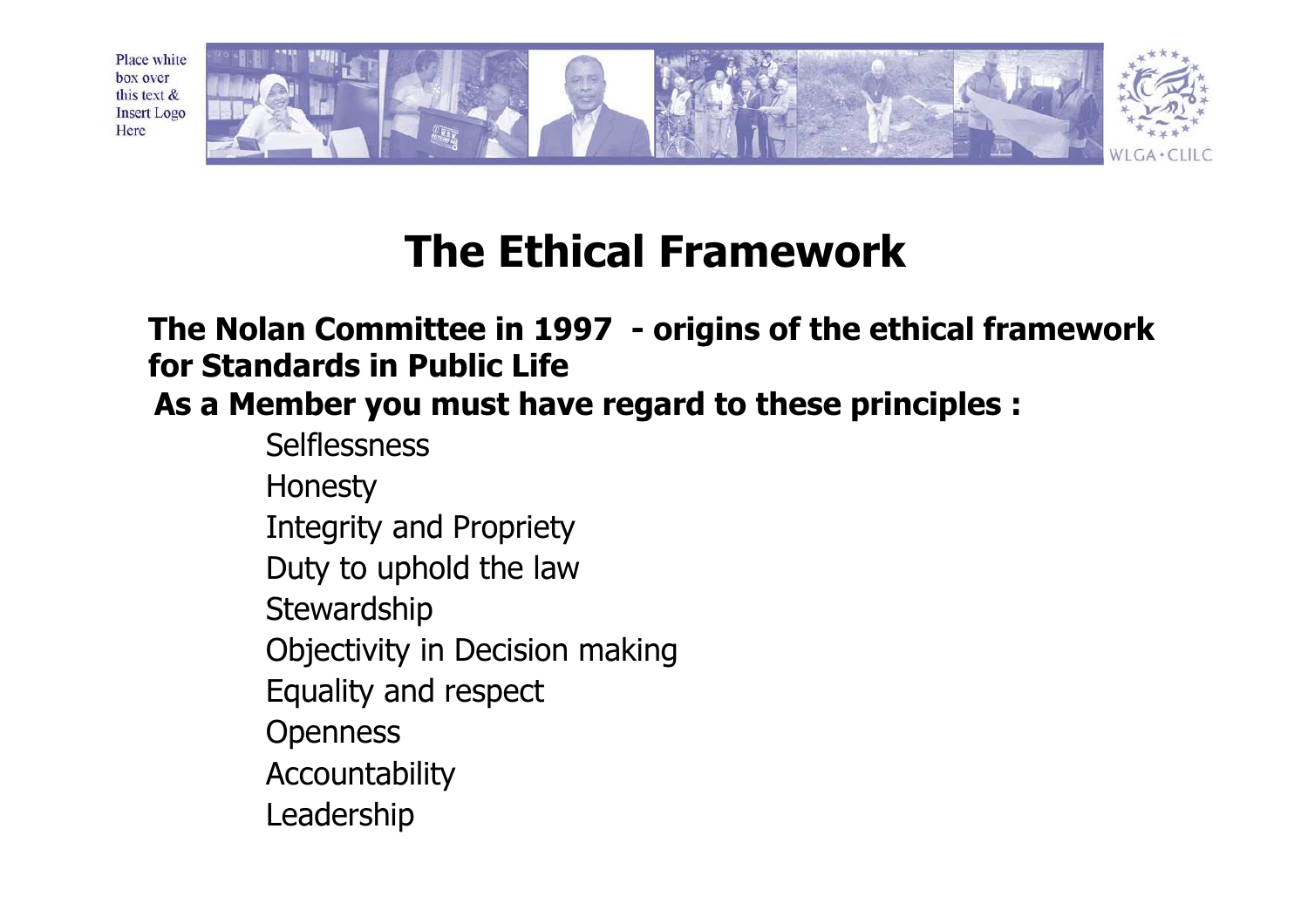

## Code of Conduct

- Shows you how to apply the ethical framework
- Unless you sign your Declaration of Acceptance and give a written undertaking to observe the Code of Conduct you cannot be a member
- If you fail to undertake or observe you can be suspended from office
- Applies to all members in Wales apart from members of Police Authorities who should comply with the English Code of Conduct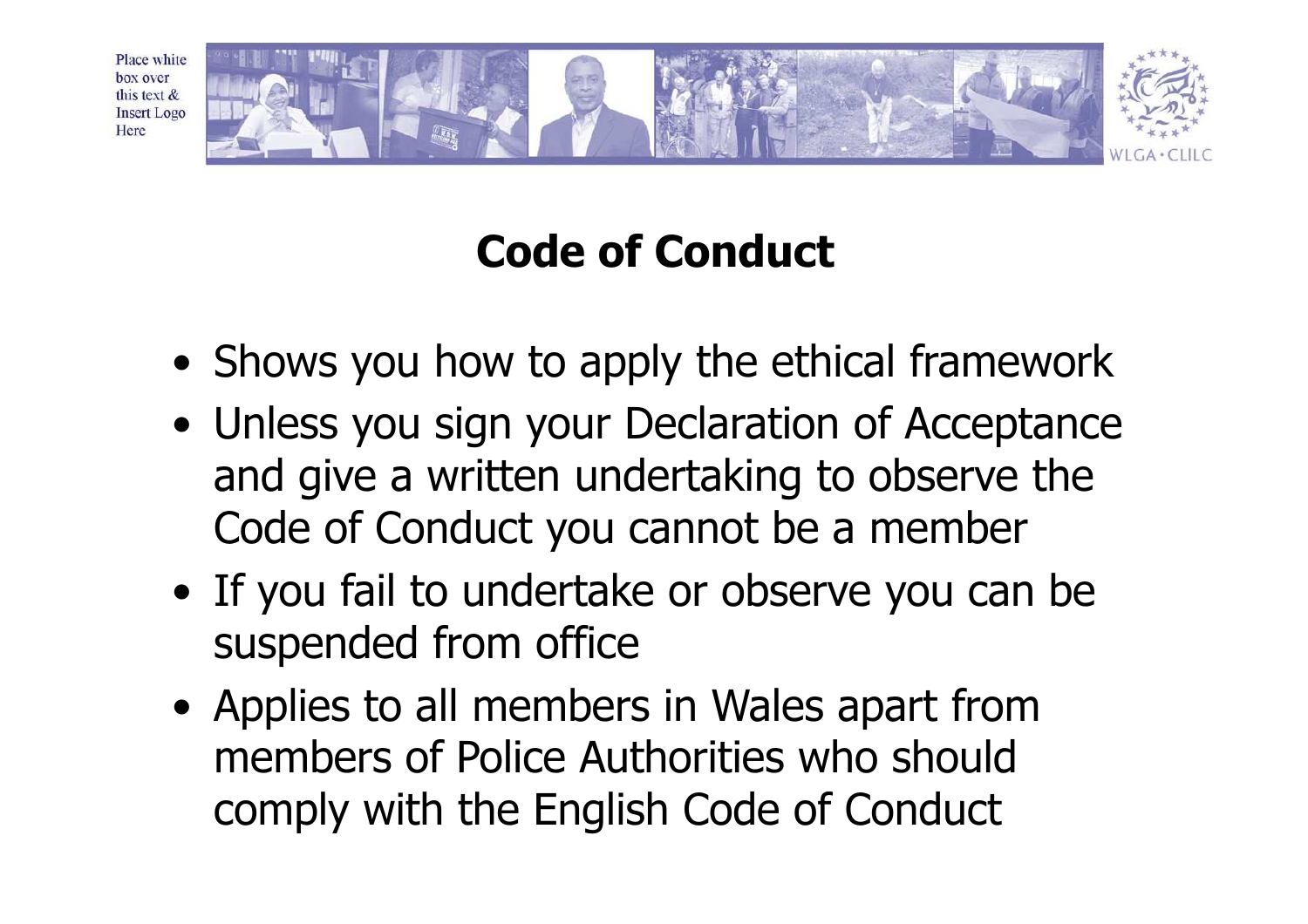

## The Code Applies to You Whenever You Are …

- In any "official" meeting of the authority
- In any meeting where members or officers of the authority are present
- Acting, claiming to act or giving the impression you are acting as a representative of the authority
- Conducting business of the authority as a member<br>and acting as a representative of the authority
- Acting in an official capacity
- Acting as a representative on another body unless that body has conflicting legal rules or its own code.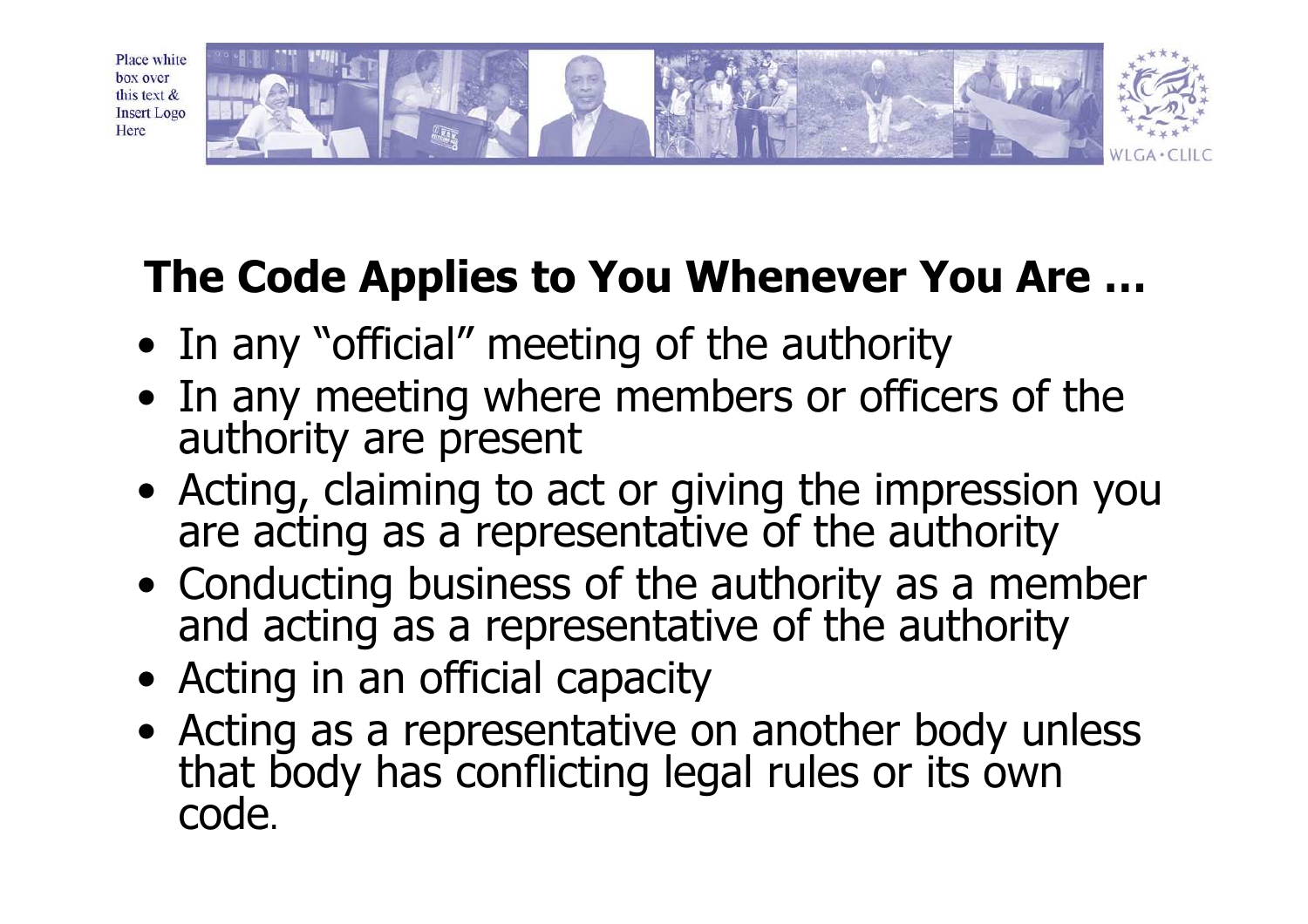

## And Also…

## At <u>any time</u> if :

- You conduct yourself in a manner likely to bring your office or authority into disrepute or
- You use or attempt to use your position to gain advantage or avoid disadvantage for yourself or others or
- You misuse your authority's resources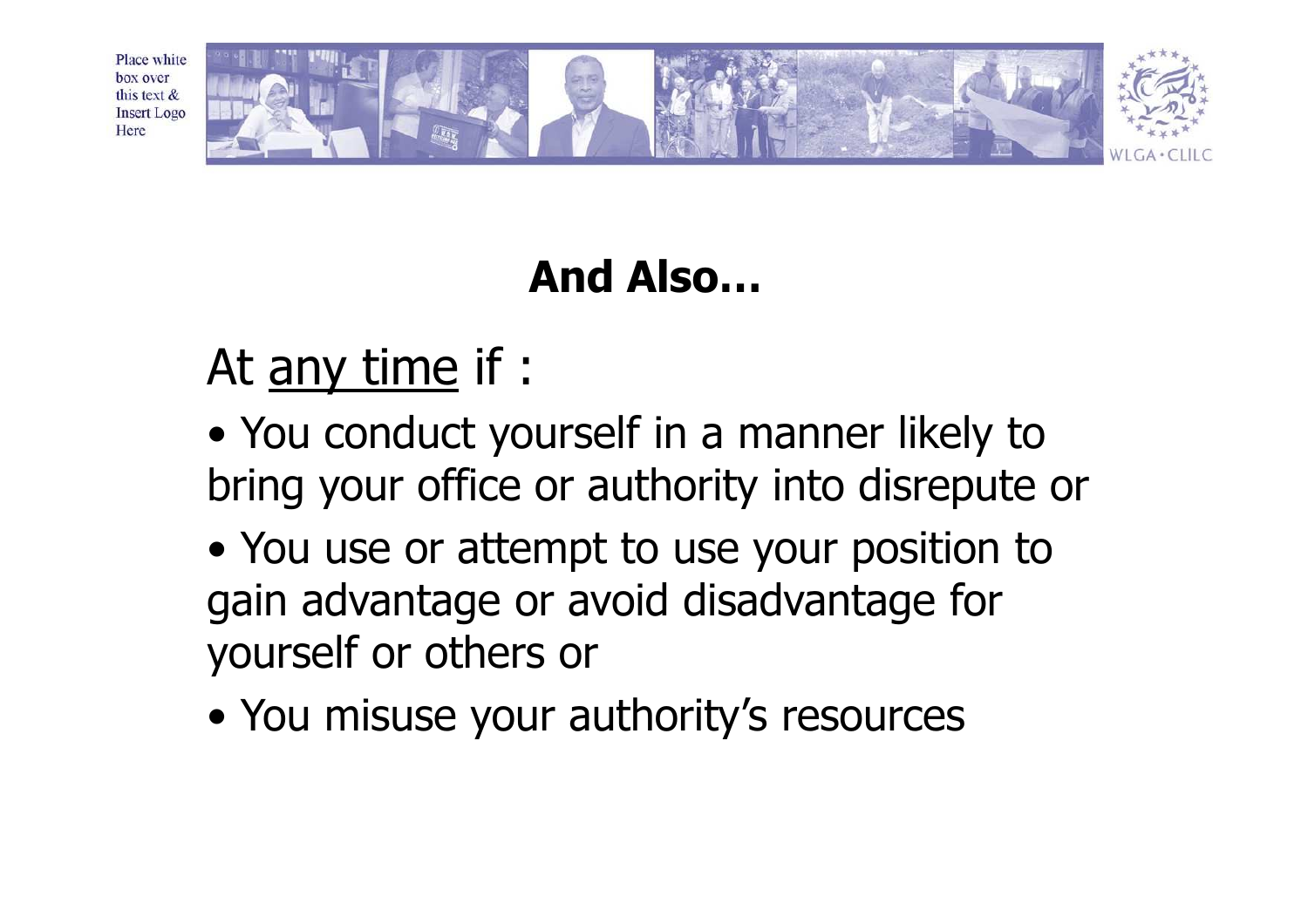

#### General Rules you Need to Follow Under the **Code**

- Promote equality
- Treat others with respect and consideration
- Do not bully or harass people
- Do not compromise the impartiality of officers
- Do not disclose confidential information
- Do not prevent access to information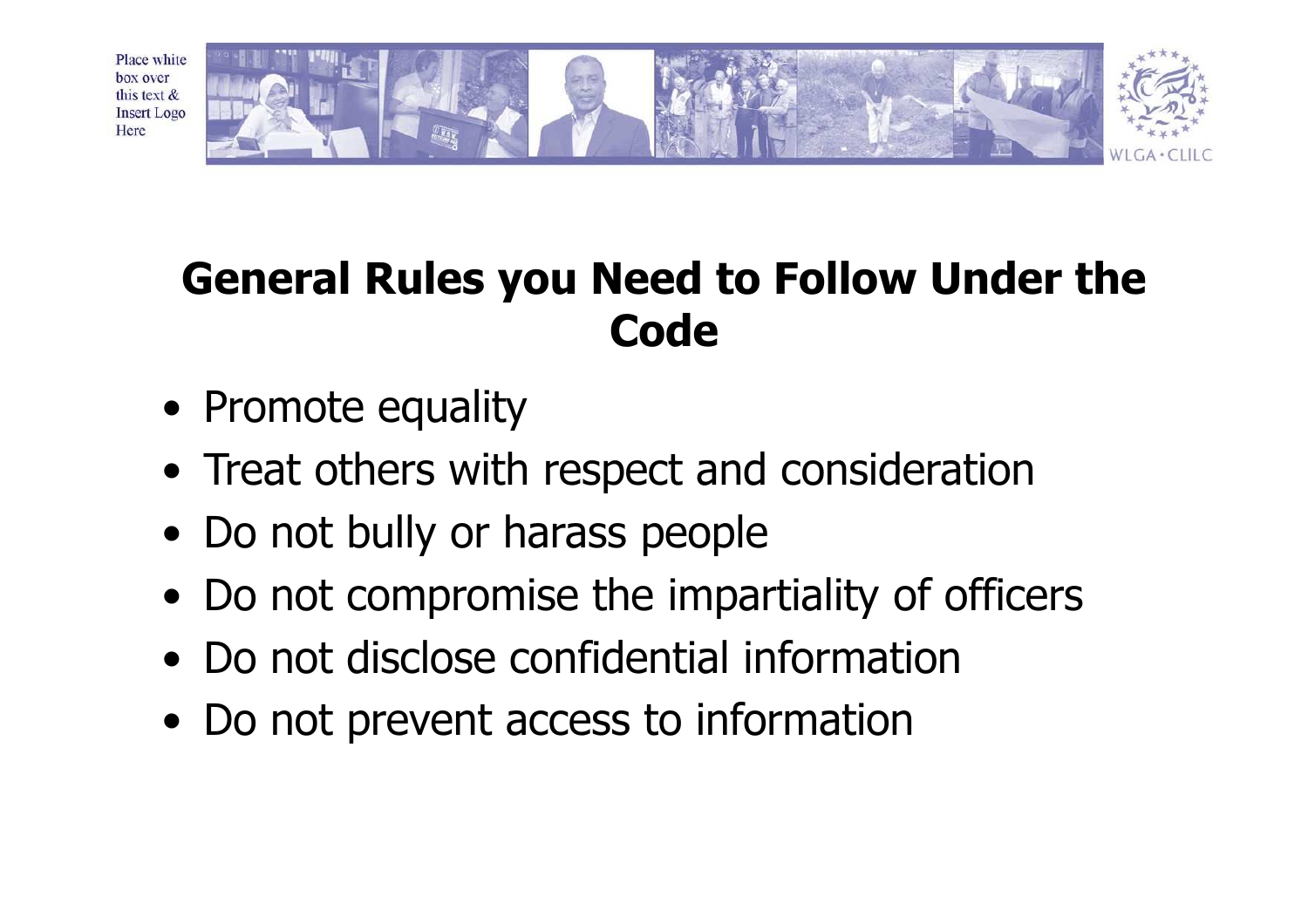

### General Rules you Need to Follow Under the **Code**

- Do not bring your office or authority into disrepute
- You must report breaches of the code to your Monitoring Officer
- Do not make vexatious complaints
- You must cooperate with investigations
- You must not use your position improperly
- Do not misuse your authority's resources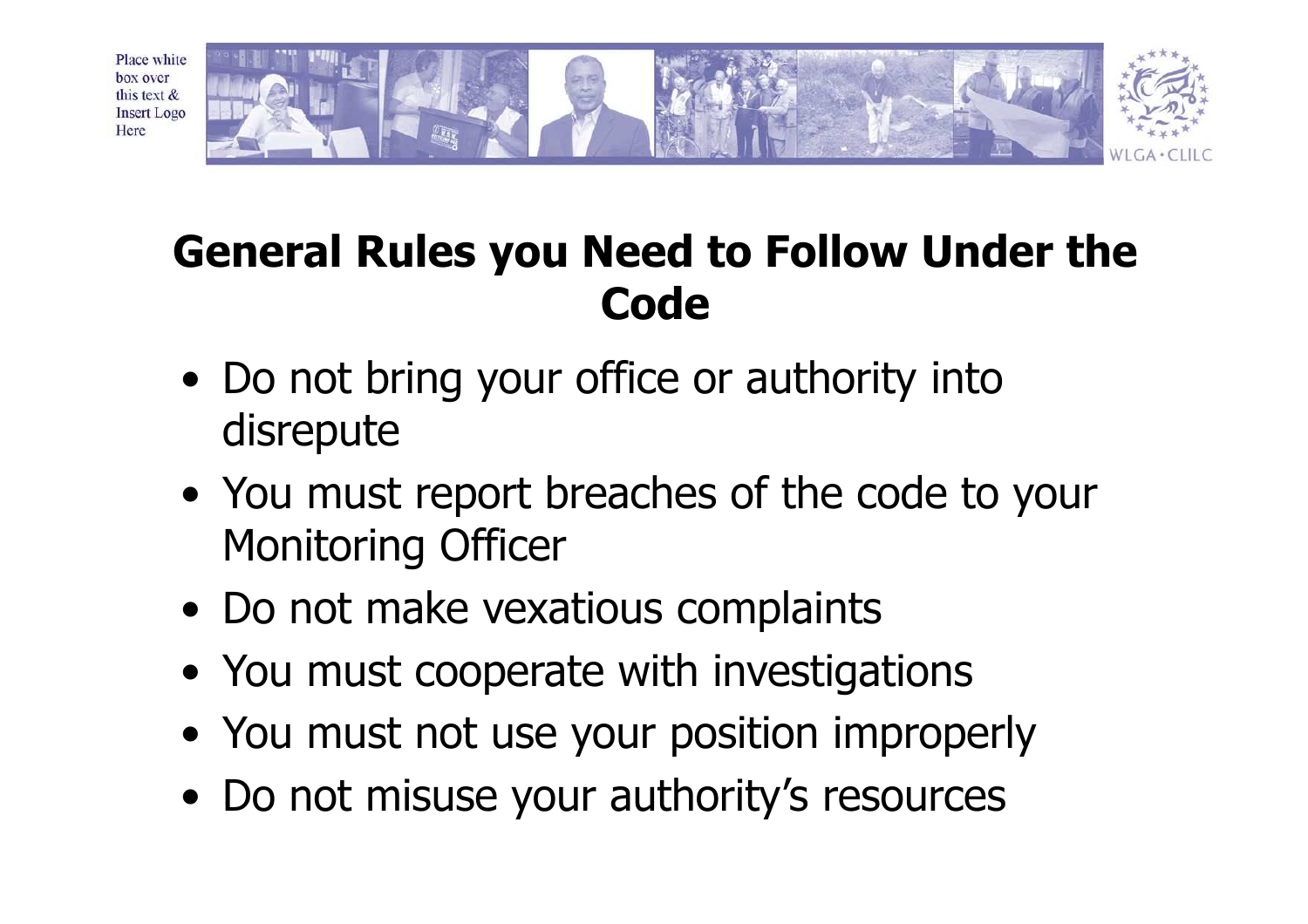

#### General Rules you Need to Follow Under the **Code**

- Reach decisions objectively
- Consider advice that officers give you and give reasons if you don't take it
- Comply with the law and your authority's rules regarding expenses
- Do not accept any gifts or hospitality that would place you under an obligation or seem to do so.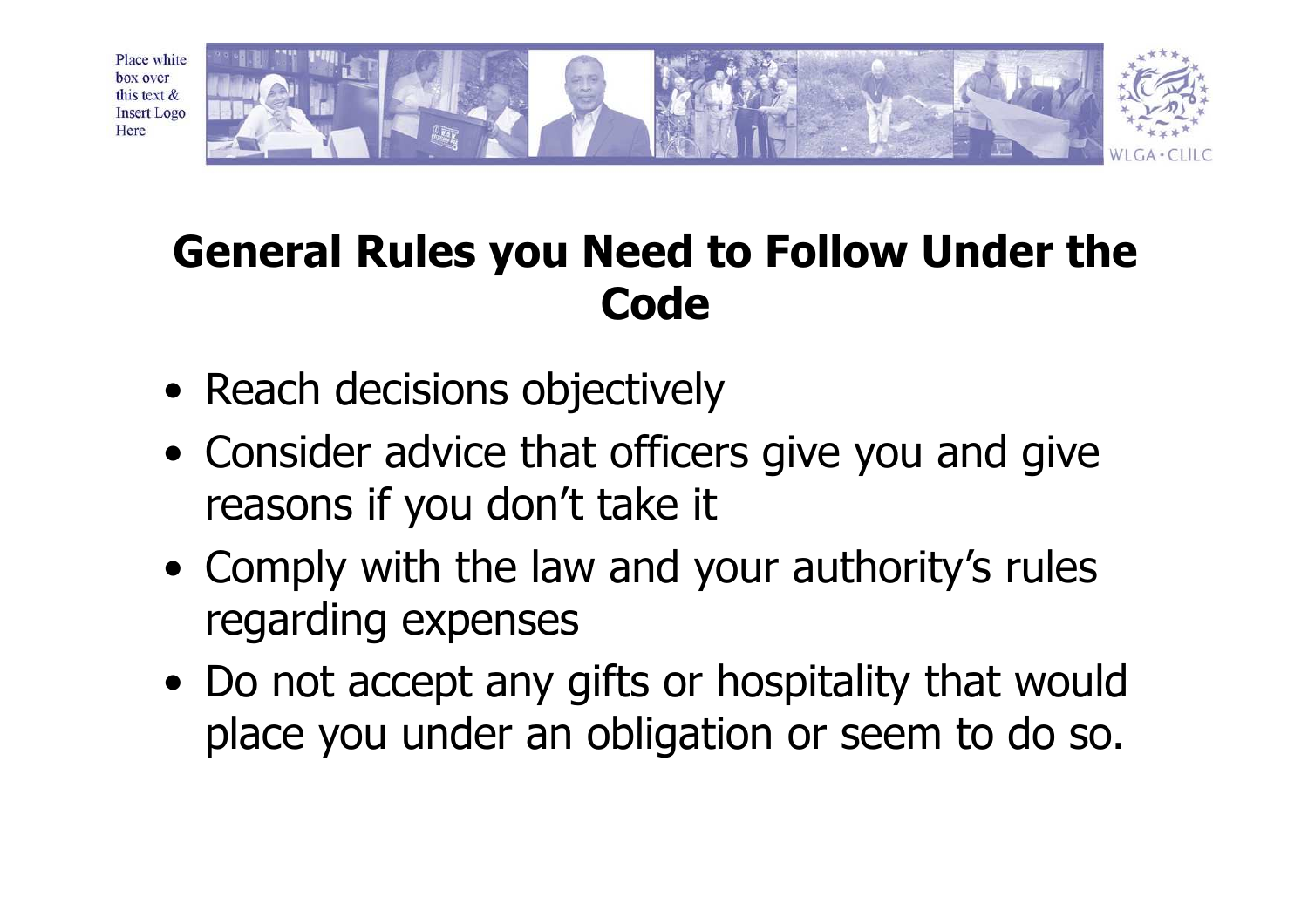

#### Interests

The public must have confidence that you are making decisions in their best interests not yours!

Therefore, if you have an interest you must declare it.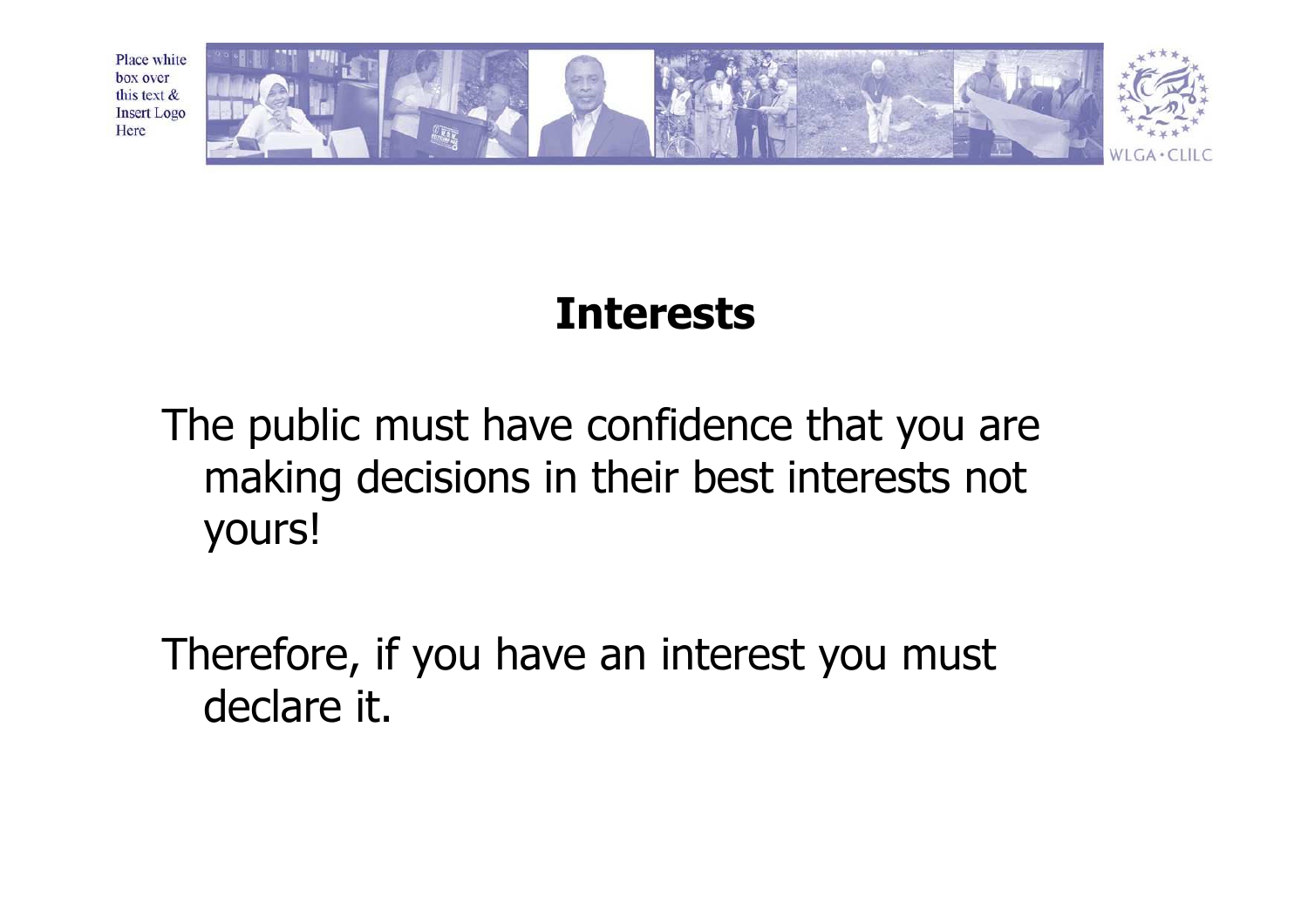

## Personal Interests

- You have a personal interest when a decision relates to or is likely to affect you or a "close personal associate" in relation to
	- Your job or business
	- – Your employer or company in which you are a partner ordirector
	- Someone who has contributed to your election costs ormember expenses
	- – Any company where you have shares over £25K or more than 1% of the total share value which has premises or land in your area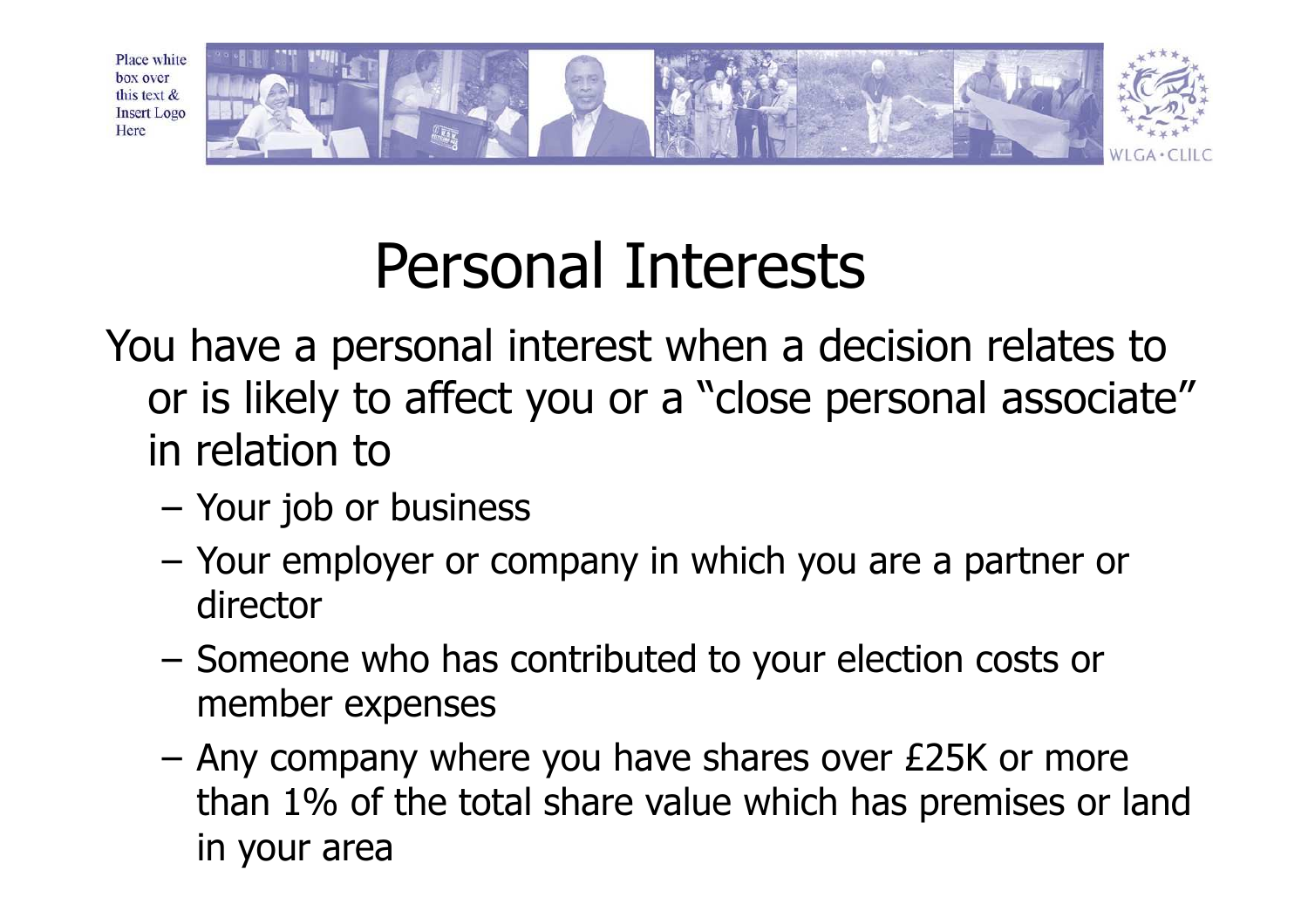

- and the state of the state Any contract that your authority makes with a company in which you are a partner, paid director or hold shares
- and the state of the state Any land in which you have an interest in your authority's area
- and the state of Any land let by your authority to a firm in which you are a partner, paid director or hold shares
- and the state of the state Any land in your authority's area which you have a license to occupy for at least 28 days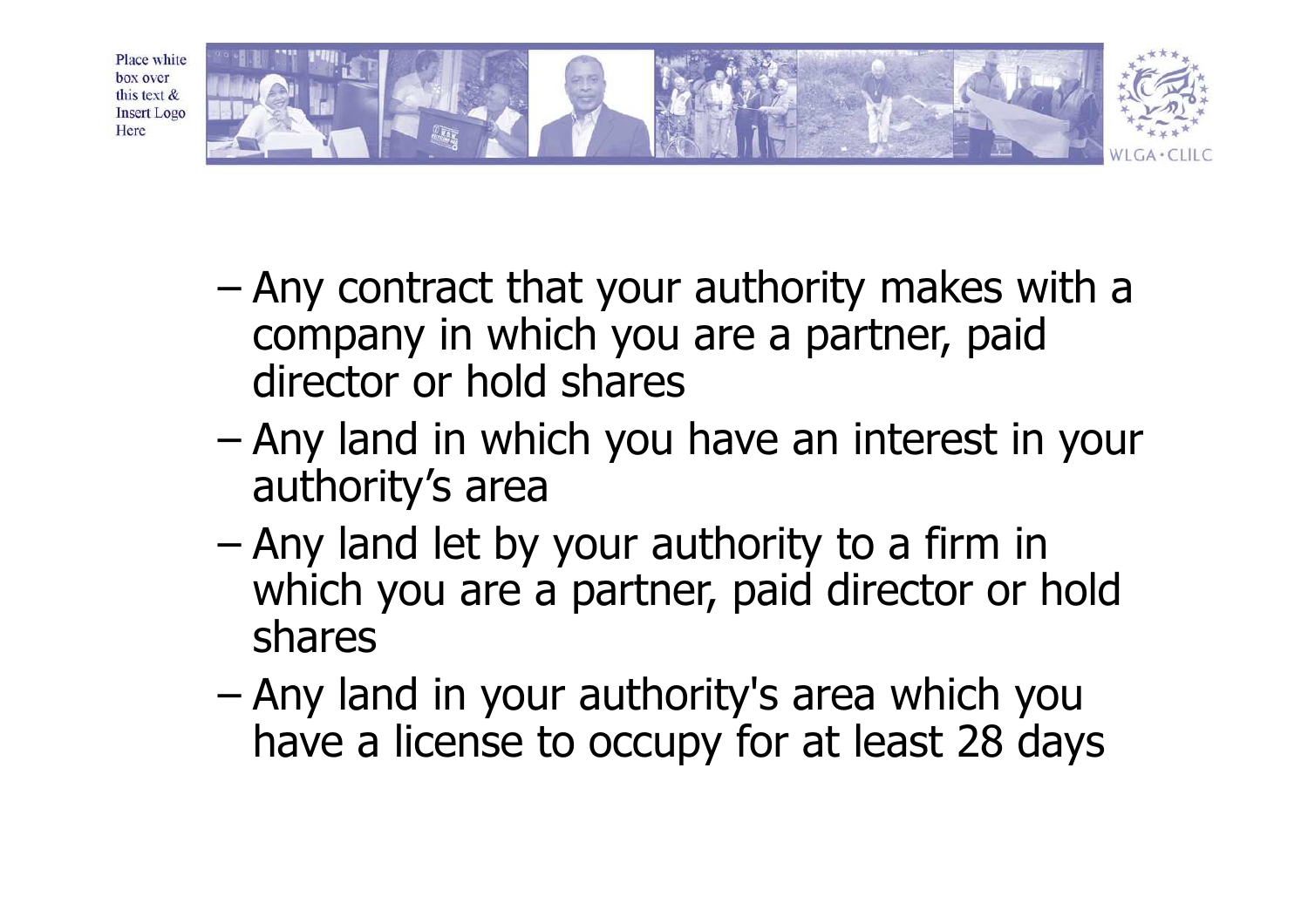

- and the state of Any body to which you have been elected appointed or nominated by your authority
- and the state of the state Any public authority or body exercising functions of a public nature, charity, public opinion or policy, trade union or professional association, private club or society in your authority's area of which you are a member or in a management position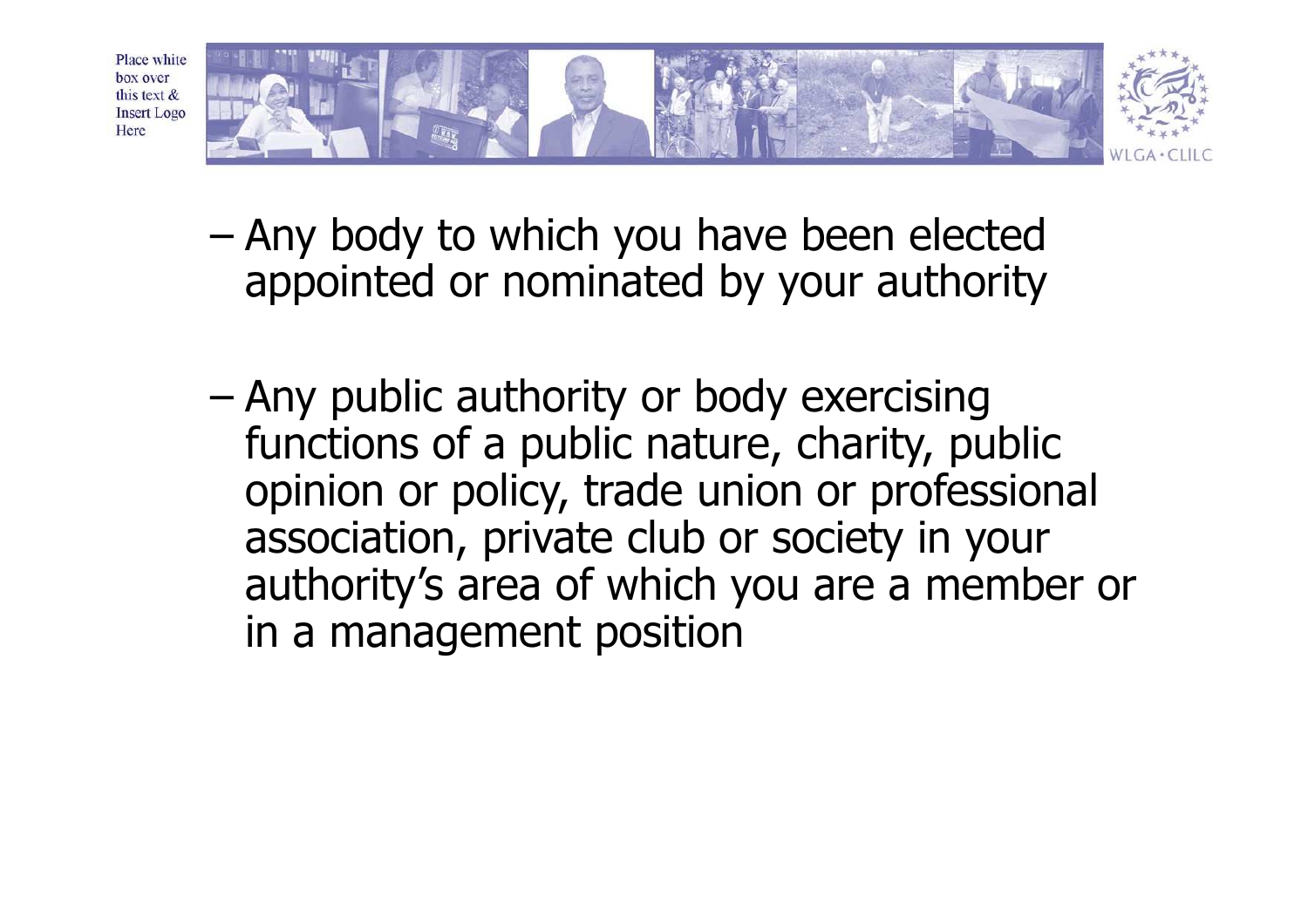

## Who is ' a Close Personal Associate'

Not just your best friend but your worst enemy….

- Close friends
- –Colleagues with whom you have strong connections
- Business associates
- Close relatives
- –Or someone with whom you have been in dispute
- – But not casual acquaintances, distant relatives or people who you come into contact with through your work.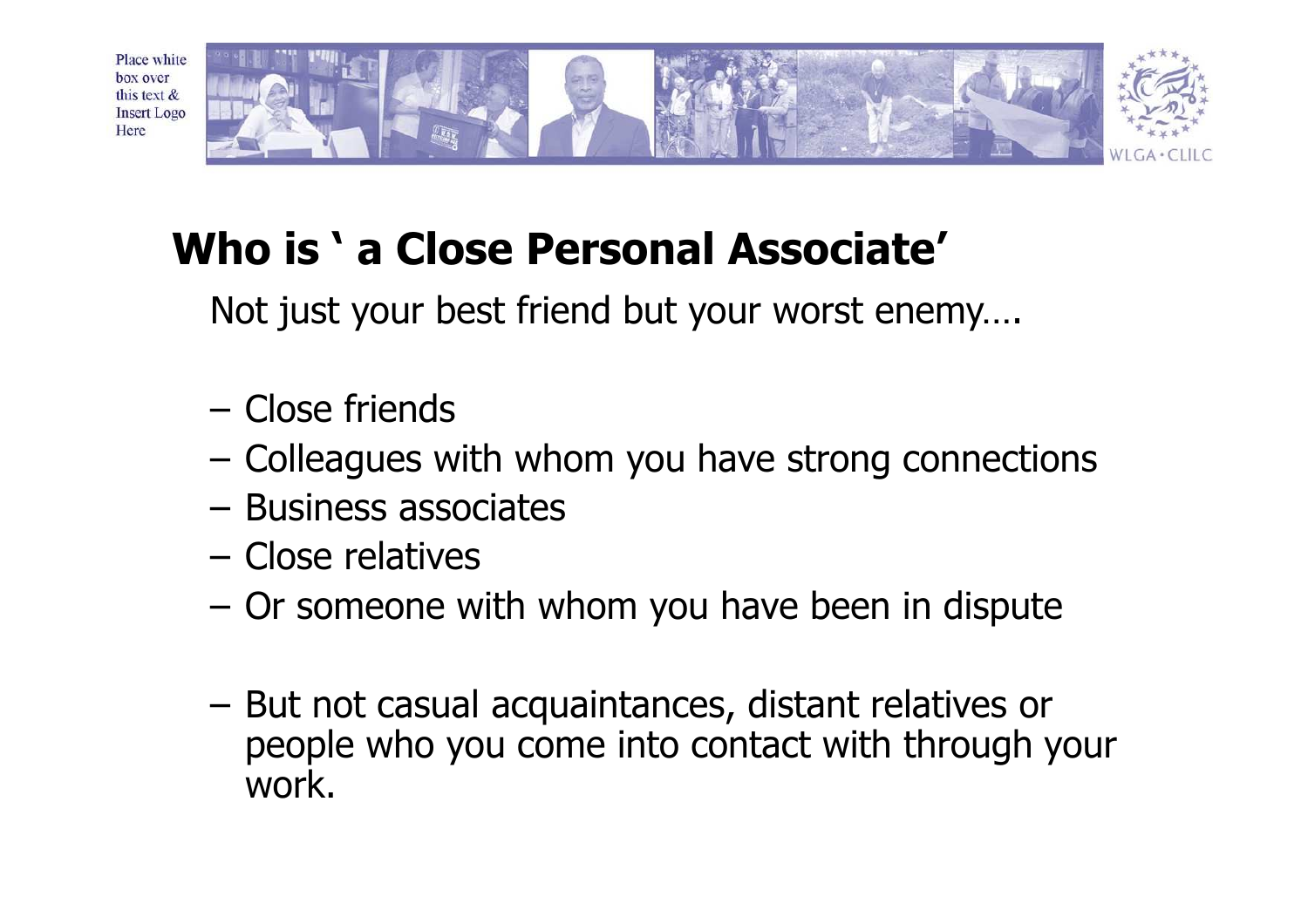

#### What Do You Do If You Have a Personal Interest ?

- You must declare it verbally at meetings
- You must declare it when making written or verbal representations outside of a meeting
- You must complete a declaration of interests form
- BUT you are entitled to take part in discussions and vote unless it is a prejudicial interest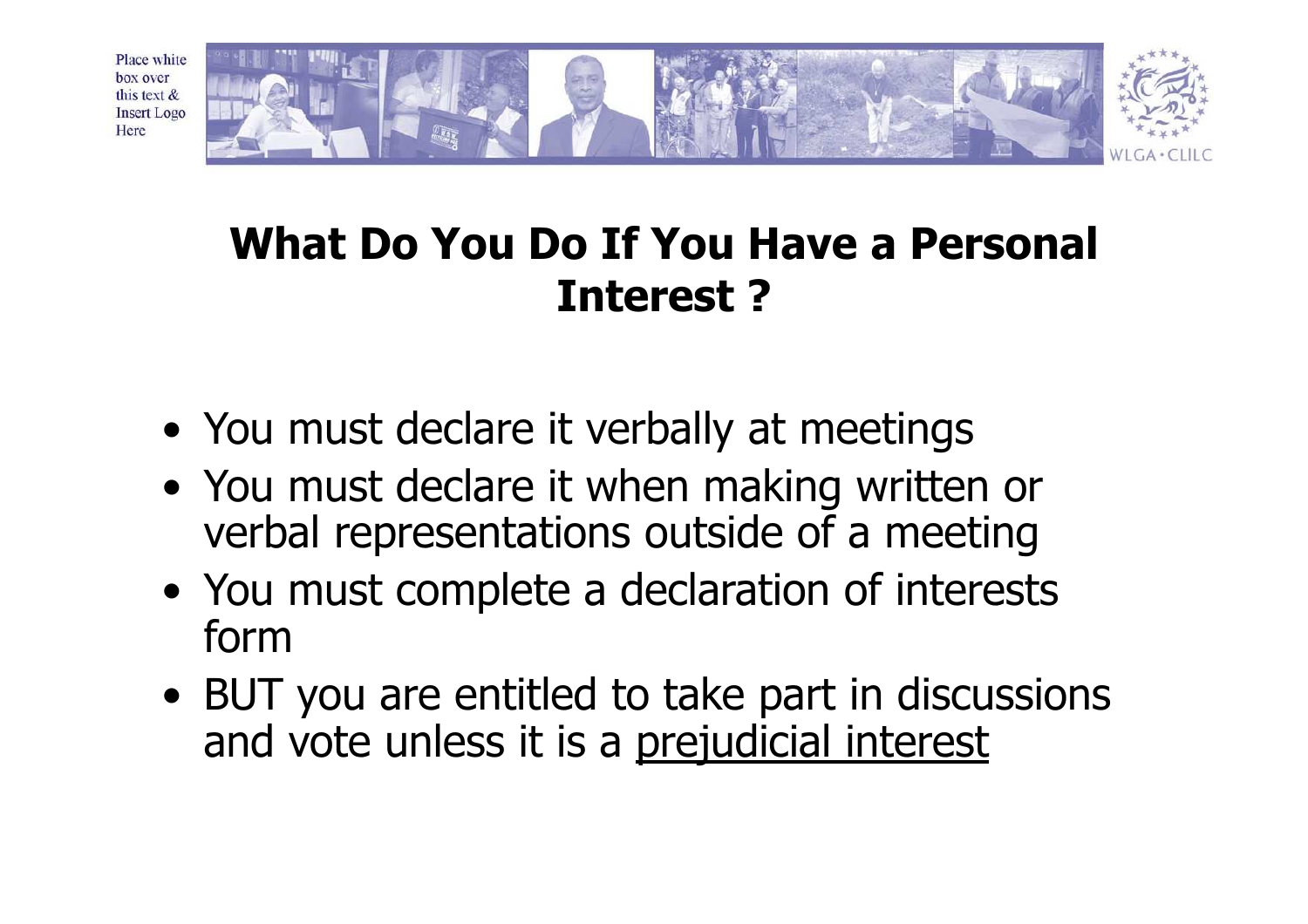

## Prejudicial Interests

- Are personal interests which a member of the public would regard as likely to influence your opinion or your ability to be objective for example:
	- and the state of If your daughter lives next to a proposed site for a new housing development
	- – If your son attends a local school which is due for closure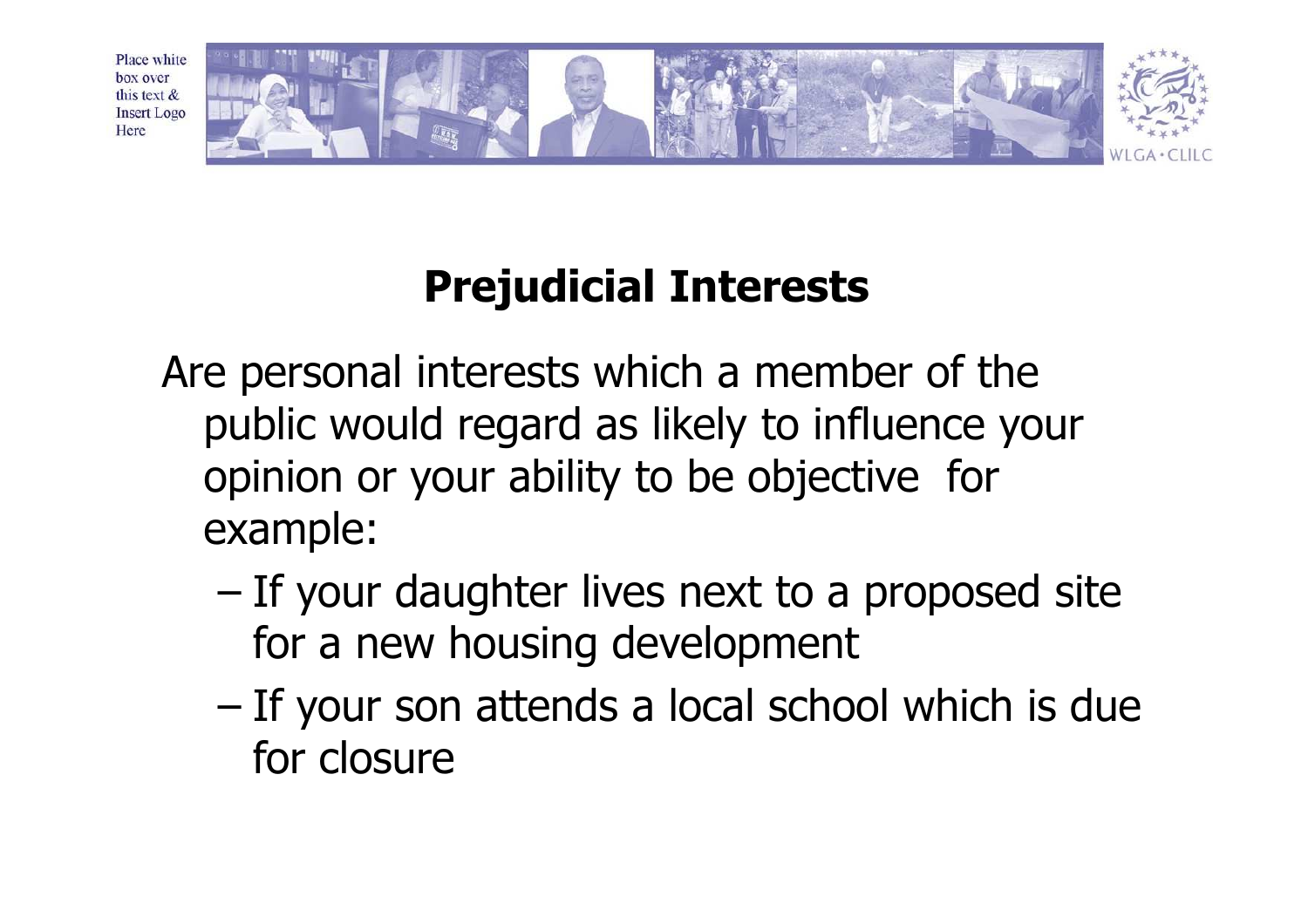

#### What Do You Do if You Have a Prejudicial Interest?

You must leave the meeting during the discussion

You must not exercise delegated powers

You must not seek to influence the decision

You must not make written or verbal representations

#### UNLESS

The Standards Committee has granted you a dispensation

 The public have a right to speak in which case you have the same right to speak (but you must leave after you have spoken) or you can provide written representations to the meeting

You have been called before a scrutiny committee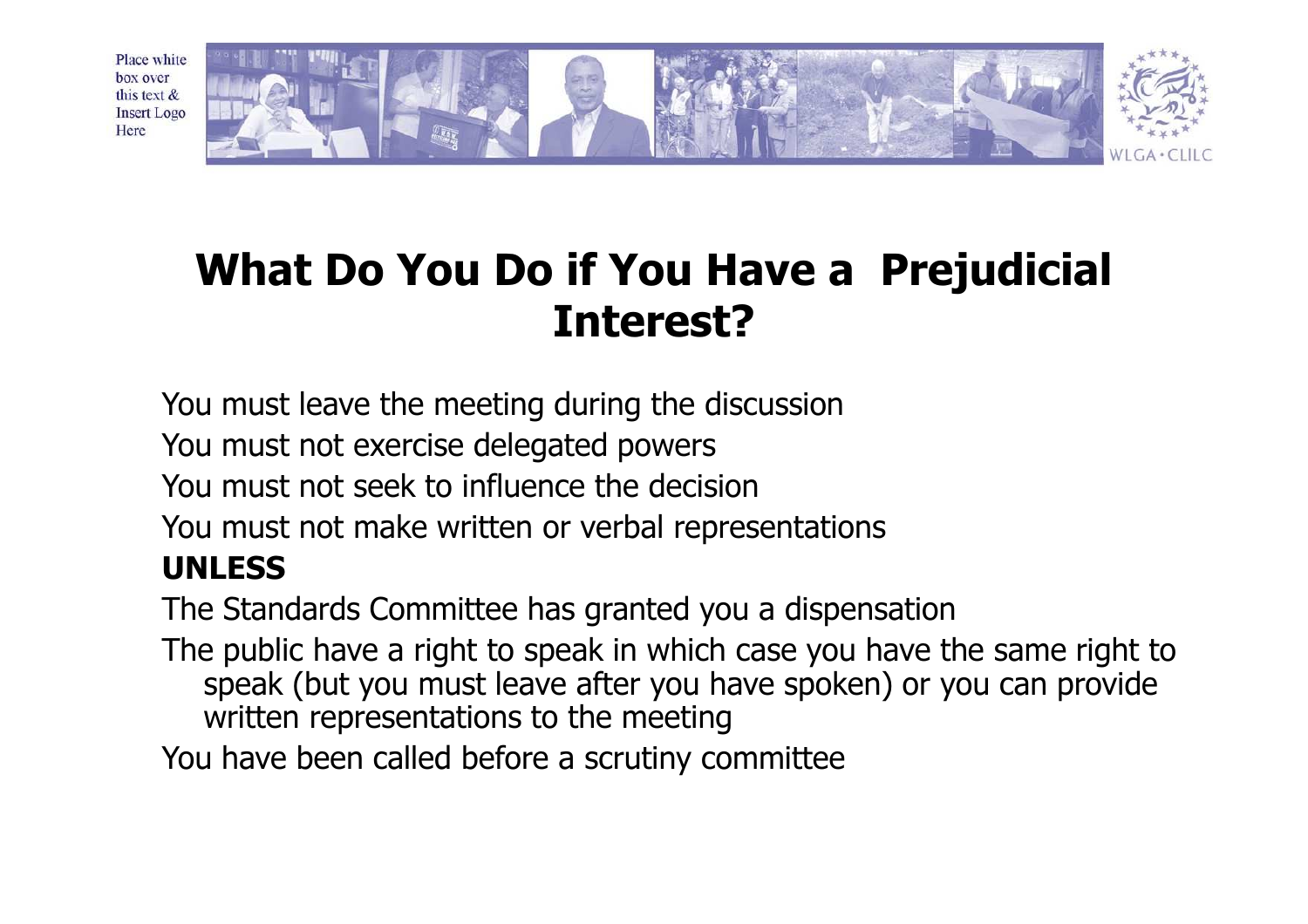

#### Interests Exercise

## In groups consider the scenarios and answer the questions.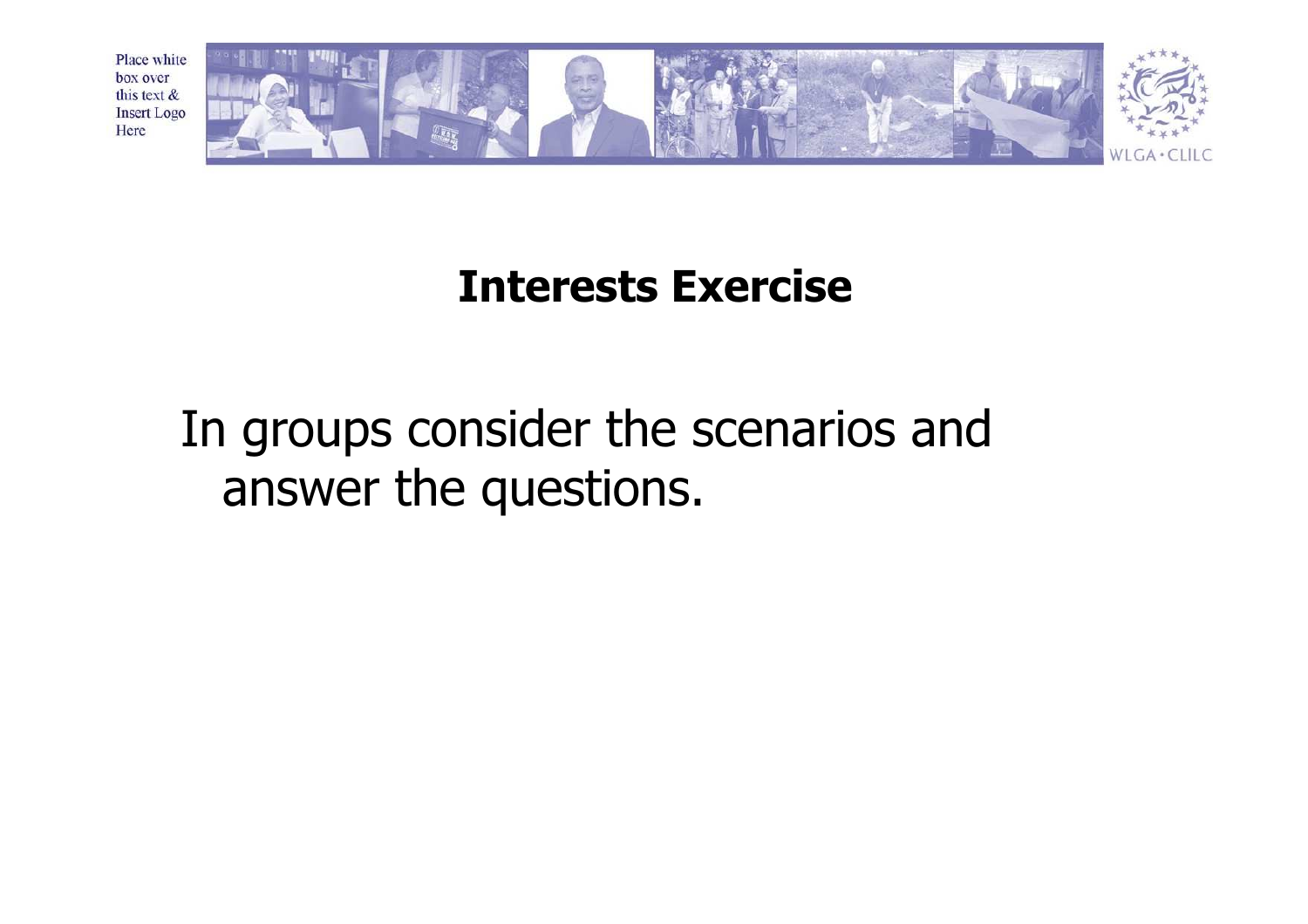

## Predisposition and Predetermination

- **Predisposition** having an opinion on something but you have not yet made up your mind
- **Predetermination** having decided a position on something where no argument will change your mind
- If you are involved in a decision you should avoid giving the impression that you have conclusively decided how you will vote at the meeting.
- "I have a view on the subject but want to listen toall the arguments before I make up my mind"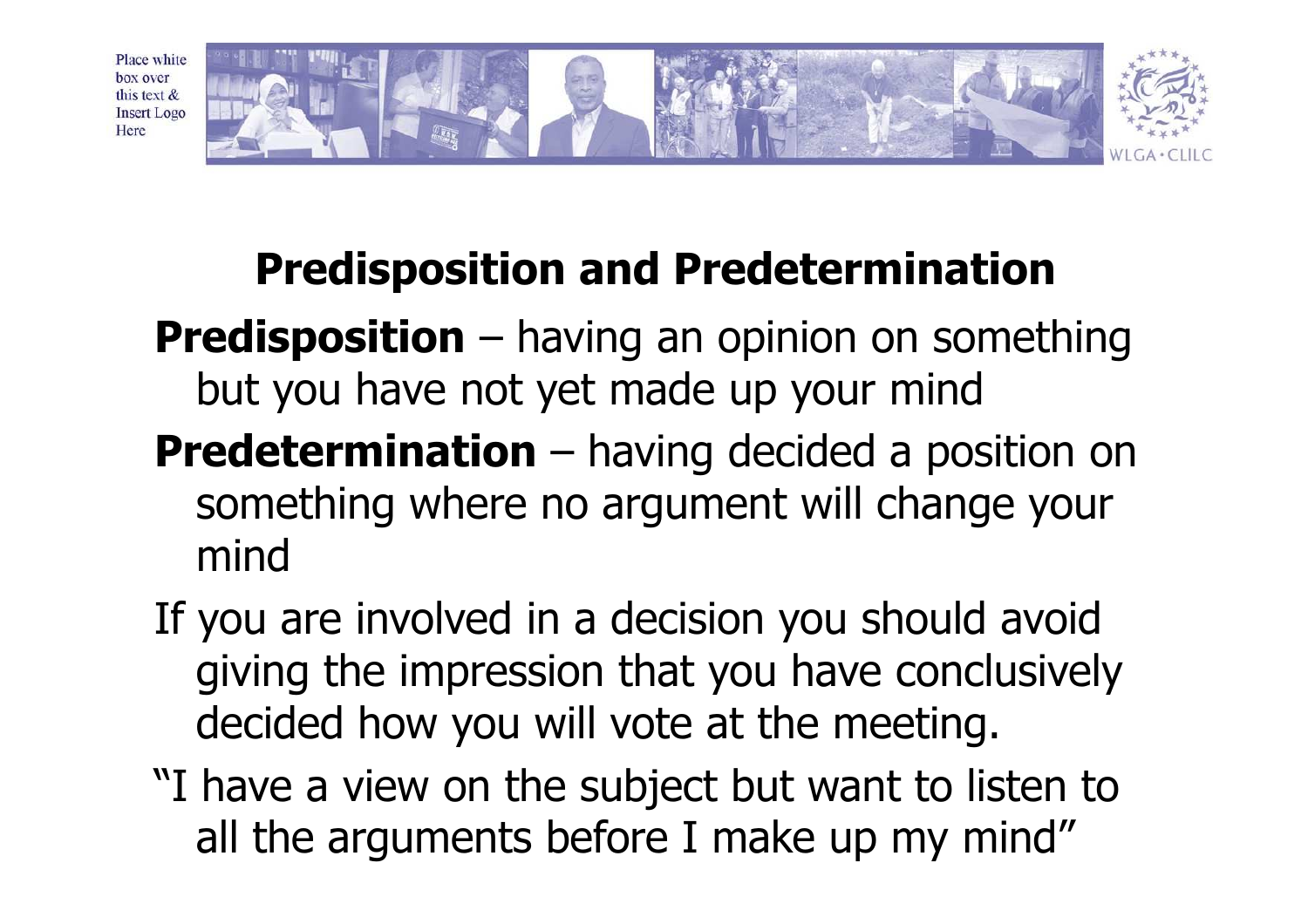

### Bias

- Bias Members need to remember that apparent bias can infect the whole decision and make it vulnerable to challenge as is highlighted by a recent case in the High court:- *Kelton v* Wiltshire
- Planning permission for a residential development was quashed due to the apparent bias of a member of the planning committee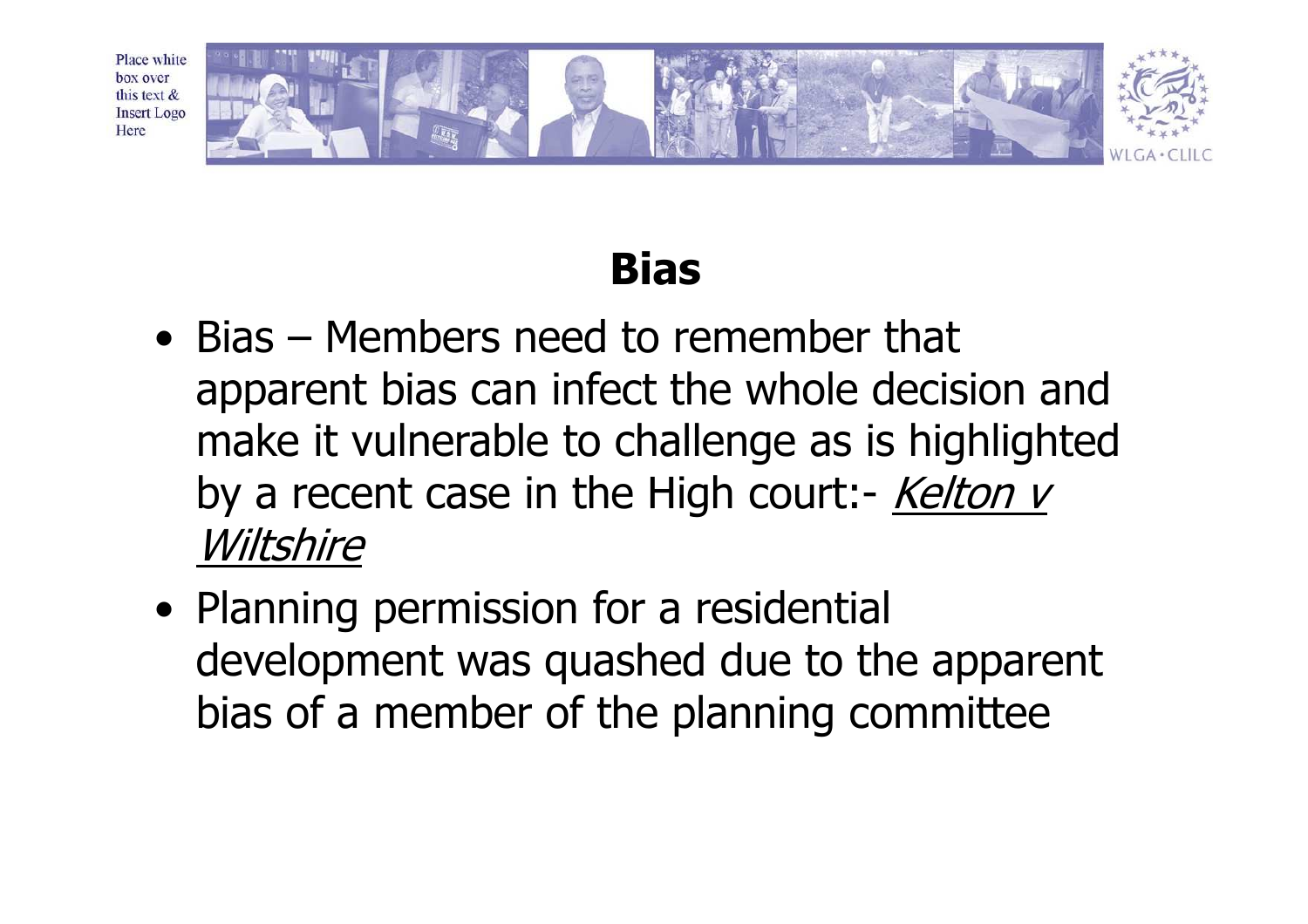

## How the Code is Policed

- The Monitoring Officer
- The Standards Committee
- The Public Services Ombudsman for Wales
- The Adjudication panel for Wales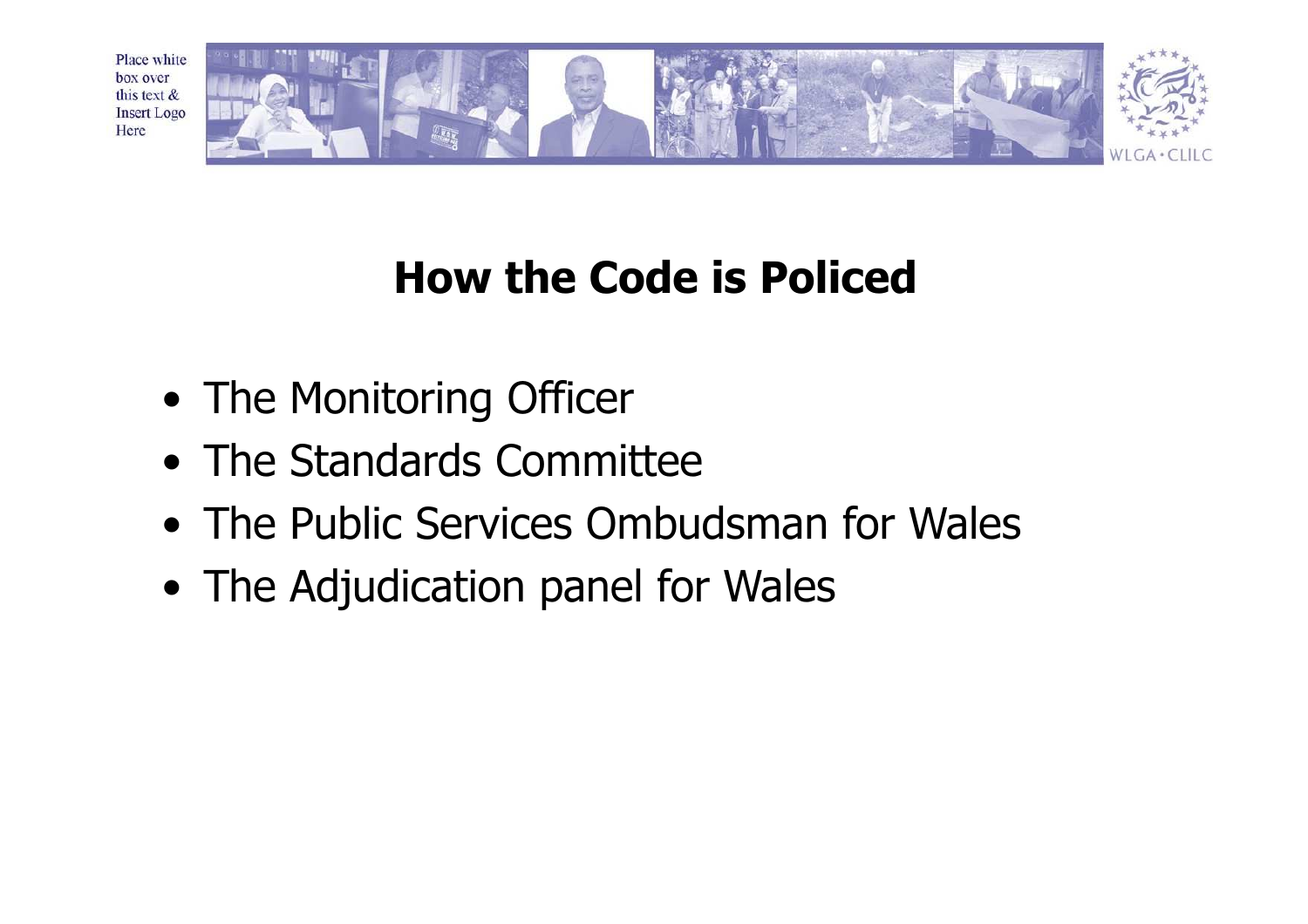

## What Happens if you Breach the Code?

- Complaints are made to the Ombudsman
- If he believes them to be justified he refers themto the authority's standard's committee or to a tribunal convened by the Adjudication Panel for Wales
- If they find the complaint proven they can impose<br>a range of sanctions from no action through<br>suspension to disqualification for 5 years
- Even if you are suspended you are still subject tothe Code!
- Remember also any local resolution procedures